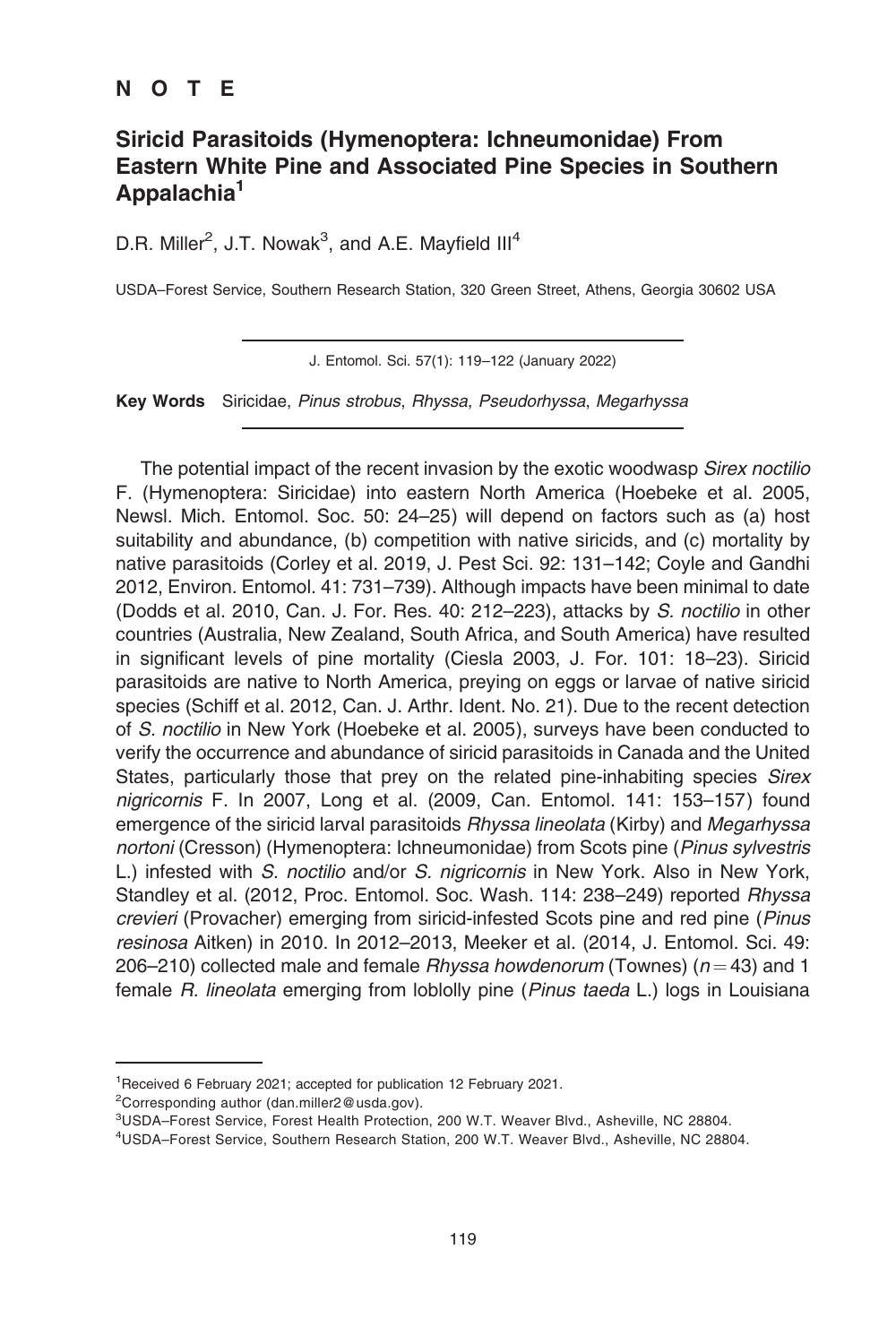along with numerous S. nigricornis and Ibalia leucospoides ensiger Norton (Hymenoptera: Ibaliidae), a common egg and early instar larval parasitoid of S. nigricornis.

Our goal was to document the occurrence of siricid parasitoids in eastern white pine (Pinus strobus L.) as there is a lack of knowledge of siricid parasitoids associated with this common and dominant tree species in Southern Appalachia. In his 1970s surveys, Kirk (1974, J. Entomol. Sci. 9: 139-141) found R. howdenorum, R. lineolata, and Rhyssa persuasoria L. emerging from pitch pine (Pinus rigida Miller) in northern Georgia and western North Carolina. He also found R. howdenorum associated with siricid-infested loblolly pine, shortleaf pine (Pinus echinata Miller), Virginia pine (Pinus virginiana Miller), and longleaf pine (Pinus palustris Miller) at other locations in the southeastern United States. However, neither he nor anyone else has reported any siricid parasitoids associated with eastern white pine.

Our protocol was to place stacks of siricid-infested pine logs in rearing cages to collect any insects emerging from those logs. To acquire infested logs, pairs of live pine trees (diameter  $= 15-25$  cm at breast height) were felled, limbed, and bucked into short logs, each measuring approximately 1 m in length. For each pair of trees, logs were placed at the felling site into a single stack with three to six parallel logs per row and each row oriented  $90^{\circ}$  from the ones below and above (Haavik et al. 2013, Entomol. Exp. Appl. 149: 177–184). Trees were felled and logs stacked during the period of mid-August to mid-October as the flight period of female S. nigricornis in western North Carolina starts in early September and ends by mid-November (Miller 2020, J. Entomol. Sci. 55: 291–294). Stacks of pine logs were left in the woods for  $10-11$  mo to allow logs to be attacked by S. nigricornis in late fall/ early winter and larval S. nigricornis to be attacked by parasitoids in late spring/early summer of the following year. Stacks were then removed from the woods and relocated to the Whitehall Experiment Forest, University of Georgia, Athens, GA (N  $33.895^{\circ}$ , W 83.360 $^{\circ}$ ) with each stack placed in one of 12 outdoor rearing cages (1.8  $m \times 1.8$  m  $\times$  1.8 m, 20  $\times$  20 mesh) (BioQuip Products, Rancho Dominguez, CA) set on one of two concrete pads (7.9 m  $\times$  8.8 m) under open-sided metal carports (2.1  $m \times 6.1$  m  $\times$  7.9 m), six cages per carport. The carports provided protection from direct sunlight and rain.

In 2015, 12 log stacks of white pine were created in Southern Appalachia during 31 August–20 October. Four stacks were located at two sites in Rabun Co. in north Georgia (GA1: N 34.409°, W 83.233°; GA2: N 34.936°, W 83,231°) with stacks at each site. Eight stacks were in western North Carolina with four stacks in Jackson Co. (NC1: N 35.409°, W 82.888°) and four stacks in Henderson Co. (NC2: N  $35.210^{\circ}$ , W 82,597 $^{\circ}$ ). All log stacks were relocated to Athens, GA, during 26 July–12 August 2016.

A total of 66 S. nigricornis emerged from three white pine log stacks over the period 6 September–18 October from two locations (GA1 and NC2) in 2016; none emerged from the other stacks. Two males emerged from one NC2 stack whereas five females and three males emerged from one GA1 stack. The second GA1 stack was heavily infested and produced three females and 53 males. Only three larval siricid parasitoids emerged from log stacks in the following spring: one female M. nortoni from the heavily infested GA1 stack (emergent date  $[ED] = 11$  April 2017) and two female  $R$ . howdenorum from a NC2 stack (ED = 23 March 2017). Also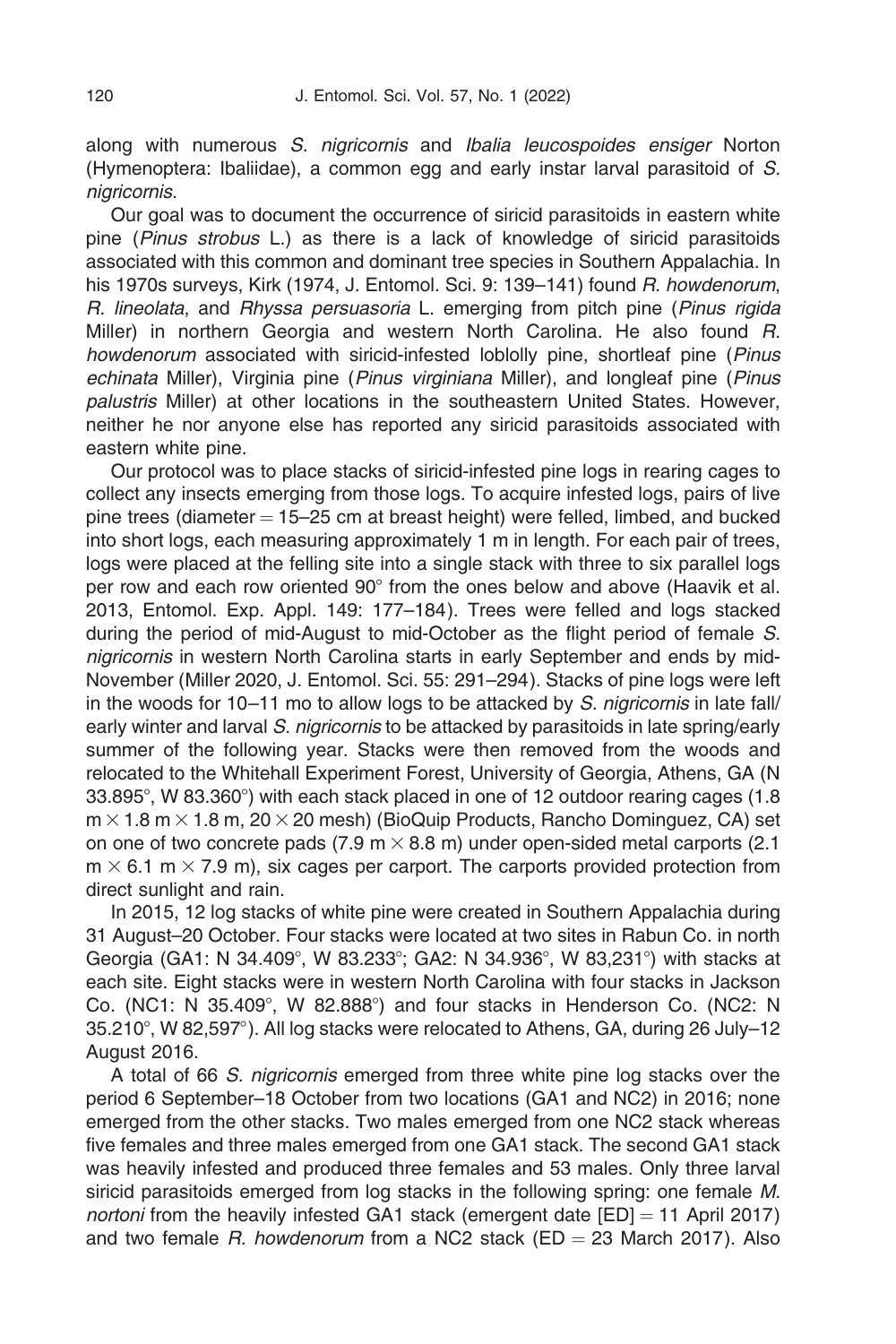emerging from GA1 stacks were two female and four male Pseudorhyssa nigricornis (Ratzeburg) (ED = 12–19 April 2017), a cleptoparasite of Sirex spp. via siricid parasitoids such as R. howdenorum (Standley et al. 2012). No other parasitoids associated with siricids were collected from the other log stacks in 2017.

In the fall of 2017, we attempted to verify results of Kirk (1974) with pine species associated with white pine in Southern Appalachia. Twelve log stacks of various pine species were created in western North Carolina during 11 October–7 November and in north Georgia on 14 November. Six stacks were in Madison Co., NC (NC3: N 35.891°, W 82.810°), with two stacks each of white pine, Virginia pine, and Table Mountain pine (Pinus pungens Lambert), whereas four stacks were in Cherokee Co., NC, with two stacks of white pine at one site (NC4: N  $35.0843^{\circ}$ , W  $84.122^{\circ}$ ) and two stacks of Virginia pine at the second site (NC5: N 35.086 $^{\circ}$ , W 84.141°). We created one stack of Virginia pine and one stack of shortleaf pine in Rabun Co., GA (GA3: N  $34.756^{\circ}$ , W  $83.274^{\circ}$ ). All log stacks were relocated to Athens, GA, during 7–24 August 2018.

A total of 49 S. nigricornis emerged from pine over 2 October–12 December 2018 (none from the four stacks of white pine) with 33 associated with Virginia pine: three females and 11 males from an NC3 stack, two females from an NC5 stack, and three females and 14 males from a GA3 stack. Nine females and five males emerged from the GA3 shortleaf pine stack, whereas two females emerged from one of the NC3 Table Mountain pine stacks. Only three larval sirex parasitoids emerged from log stacks in the following spring: one female R. lineolata from the Virginia pine NC3 stack (ED = 6 April 2019), one female  $R$ . howdenorum from the Virginia pine NC5 stack ( $ED = 13$  April 2019), and one female  $R$ . howdenorum from the shortleaf pine GA3 stack (ED  $=$  15 April 2019). Three female P. nigricornis emerged from one Virginia pine NC5 stack (ED  $=$  12–13 April 2019). No other parasitoids associated with siricids emerged from the other log stacks in 2019.

Several species of Cerambycidae (Coleoptera) also emerged from log stacks with *Rhagium inquisitor* L. being the most common and emerging from all log stacks in both emergence years. In 2017, a total of 153 R. *inquisitor* emerged from the 12 white pine stacks; six from NC1, 50 from NC2, 53 from GA1, and 44 from GA2 (ED  $=$  22 February–23 March). In 2019, a total of 490 R. inquisitor emerged from log stacks ( $ED = 9$  February–21 March) with 20 from the white pine NC3 stacks and 144 from the white pine NC4 stack. Virginia pine stacks produced 70 beetles from NC3, 112 from NC5, and 18 from GA3, whereas the shortleaf pine GA3 stack produced 51 beetles; the two NC3 stacks of Table Mountain pine produced 75 beetles. Other cerambycid species emerging from white pine log stacks in 2017 and 2019 included Asemum striatum (L.) ( $n = 1$ ), Astylopsis arcuata (LeConte) ( $n = 3$ ), Astylopsis sexguttata (Say) ( $n = 3$ ), Leptostylus transversus (Gyllenhal) ( $n = 4$ ), Monochamus notatus (Drury) ( $n = 13$ ), Monochamus scutellatus (Say) ( $n = 24$ ), Monochamus titillator (L.) ( $n = 3$ ), and Typocerus zebra (Olivier) ( $n = 1$ ).

A common parasitoid of cerambycids, Atanycolus spp. (Hymenoptera: Braconidae) (Wang et al. 2009, ZooKeys 27: 31–41) also emerged from white pine log stacks in both trials. In 2016, three females and one male emerged from NC2 stacks  $(ED = 16$  August), whereas eight females and 10 males emerged from GA1 stacks  $(ED = 16$  August–19 September). In 2018, two females and one male Atanycolus spp. emerged from the GA3 shortleaf pine stack ( $ED = 30-31$  August), whereas 10 Atanycolus spp. emerged from NC3 stacks: one female from Table Mountain pine